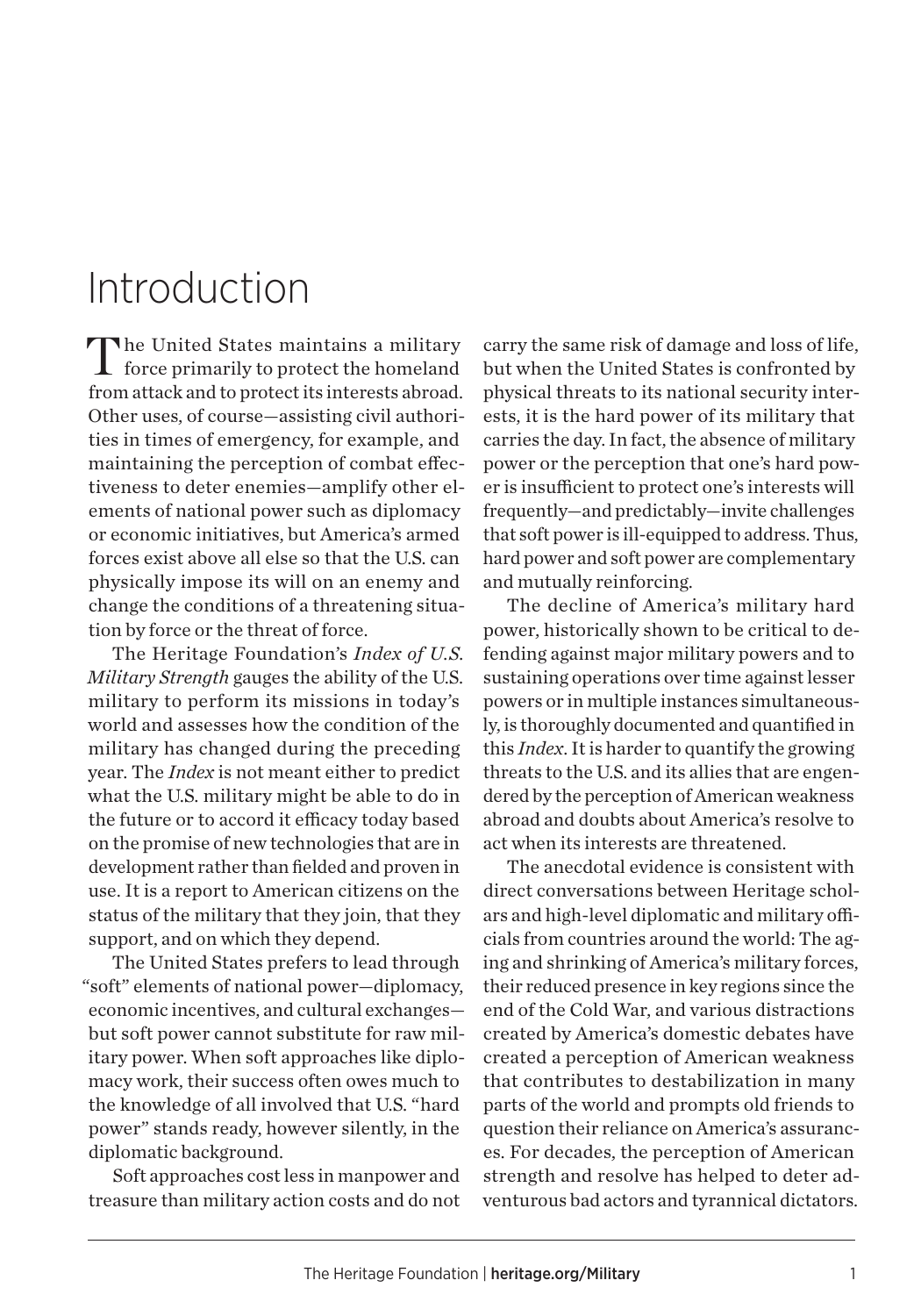Regrettably, both that perception and, as a consequence, its deterrent efect are eroding.

Recognition of this problem is growing in the U.S. and was forcefully addressed in the 2018 National Defense Strategy (NDS), which called for a renewal of America's military power. However, spending on defense must be commensurate with the interests that the defense establishment is called upon to protect, and there continues to be a significant—even growing—gap between the two. Meanwhile, America's allies continue to underinvest in their military forces, and the United States' chief competitors are hard at work improving their own. The result is an increasingly dangerous world threatening a weaker America.

This can seem odd to many observers because U.S. forces have dominated the battlefield in tactical engagements with enemy forces over the past 30 years. Not surprisingly, the forces built to battle those of the Soviet Union have handily defeated the forces of Third World dictators and terrorist organizations. These military successes, however, are quite diferent from lasting political successes and have masked the deteriorating condition of America's military, which has been able to undertake such operations only by "cashing in" on investments made in the 1980s and 1990s. Unseen by the American public, our military readiness has been consumed at a rate that has not been matched by corresponding investments in replacements for the equipment, resources, and capacity used up since September 11, 2001.

It is therefore critical that we understand the condition of the United States military with respect to America's vital national security interests, the threats to those interests, and the context within which the U.S. might have to use hard power. It is likewise important to know how these three areas—operating environments, threats, and the posture of the U.S. military—change over time, given that such changes can have substantial implications for defense policies and investments.

The U.S. Constitution opens with a beautiful passage in which "We the People" state

that among their handful of purposes in establishing the Constitution was to "provide for the common defence." The Constitution's enumeration of limited powers for the federal government includes the powers of Congress "To declare War," "To raise and support Armies," "To provide and maintain a Navy," "To provide for calling forth the Militia," and "To provide for organizing, arming, and disciplining, the Militia" and the power of the President as "Commander in Chief of the Army and Navy of the United States, and of the Militia of the several States, when called into the actual Service of the United States."

With such constitutional priority given to defense of the nation and its vital interests, one might expect the federal government to produce a standardized, consistent reference work on the state of the nation's security. Yet no such single volume exists, especially in the public domain, to allow comparisons from year to year. Recently, the Department of Defense has moved to restrict reporting of force readiness even further. Thus, the American people and even the government itself are prevented from understanding whether investments in defense are achieving their desired results.

What is needed is a publicly accessible reference document that uses a consistent, methodical, and repeatable approach to assessing defense requirements and capabilities. The Heritage Foundation's *Index of U.S. Military Strength*, an annual assessment of the state of America's hard power, fills this void, addressing both the geographical and functional environments that are relevant to the United States' vital national interests and the threats that rise to a level that puts or has the strong potential to put those interests at risk.

Any assessment of the adequacy of military power requires two primary reference points: a clear statement of U.S. vital security interests and an objective requirement for the military's capacity for operations that serves as a benchmark against which to measure current capacity. Top-level national security documents issued by a long string of presidential Administrations have consistently made clear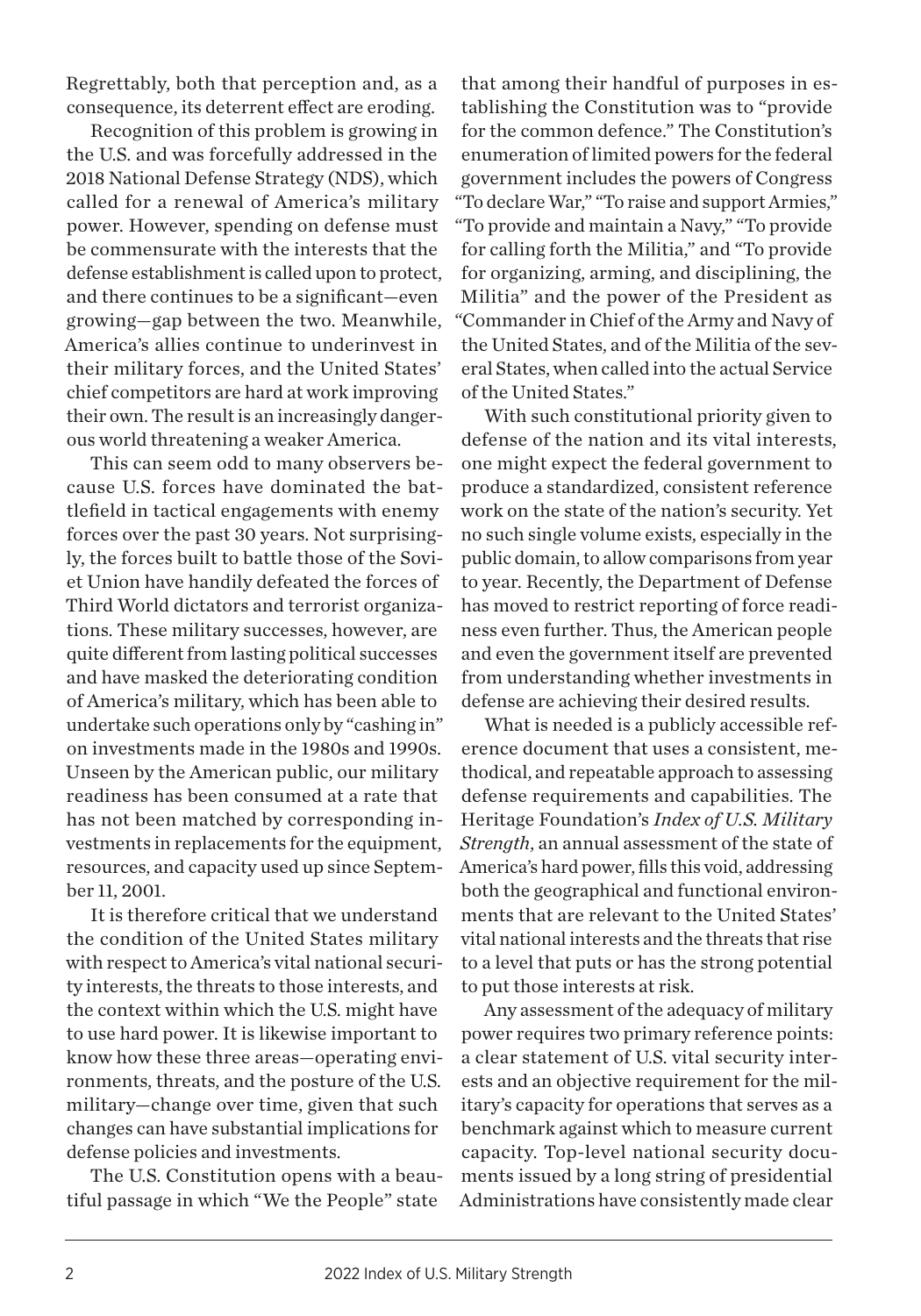that three interests are central to any assessment of national military power:

- Defense of the homeland;
- Successful conclusion of a major war that has the potential to destabilize a region of critical interest to the U.S.; and
- <sup>l</sup> Preservation of freedom of movement within the global commons: the sea, air, outer-space, and cyberspace domains through which the nations of the world conduct their business.

Every President has recognized that protecting America from attack is one of the U.S. military's fundamental reasons for being. Going to war has always been controversial, but the decision to do so has been based consistently on the conclusion that one or more vital U.S. interests are at stake.

This *Index* embraces the requirement for the U.S. military to be able to handle two major wars or two major regional contingencies (MRCs) successfully at the same time or in closely overlapping time frames as the most compelling rationale for sizing U.S. military forces. The basic argument is this: The nation should have the ability to engage and defeat one opponent and still have the ability to guard against competitor opportunism: that is, to prevent someone from exploiting the perceived opportunity to move against U.S. interests while America is engaged elsewhere.

The *Index* is descriptive, not prescriptive: It reviews the current condition of its subjects within the assessed year and describes how conditions have changed during the previous year, informed by the baseline condition established by the inaugural *2015 Index*. In short, the *Index* answers the question, "Have conditions improved or worsened during the assessed year?"

This study also assesses the U.S. military against the two-war benchmark and various metrics that are explained further in the military capabilities section. Importantly, the

*Index* measures the hard power needed to win conventional wars rather than the general utility of the military relative to the breadth of tasks it might be (and usually is) assigned in order to advance U.S. interests short of war.

The authors acknowledge that advances in technology bring new capabilities into the military. New tools, platforms, and weapons tend to prompt some observers to assume that older capabilities can easily be replaced with new ones, often in reduced numbers, or that the current force will be transformed in ways that make it decisively better than an opponent's. Typically missing in the most optimistic assessments of what the military might then be able to do is a corresponding recognition that competitors quickly adopt similar technological advances in their own militaries or that the new capability might not be as efective as believed during its development.

The historical record of war shows repeatedly that new technologies convey temporary advantages: The force that wins is usually the one that is best able to sustain operations over time, replace combat losses with fresh forces and equipment, and use its capabilities in novel ways that account for the enemy, terrain, time, and achievable objectives. This reality has led the authors to return consistently to an appreciation for force capacity, the modernity of its capabilities, and the readiness of its forces for close combat with an equally capable and competent enemy. Consequently, this *Index* continues to emphasize the importance of the two-war force sizing benchmark and the necessity of ensuring that the current force is ready for war and materially capable of winning in hard combat.

## Assessing the World and the Need for Hard Power

The assessment portion of the *Index* is composed of three major sections that address the aforementioned areas of primary interest: the operating environments within or through which America's military must be employed, threats to U.S. vital national interests, and the U.S. military services themselves. For each of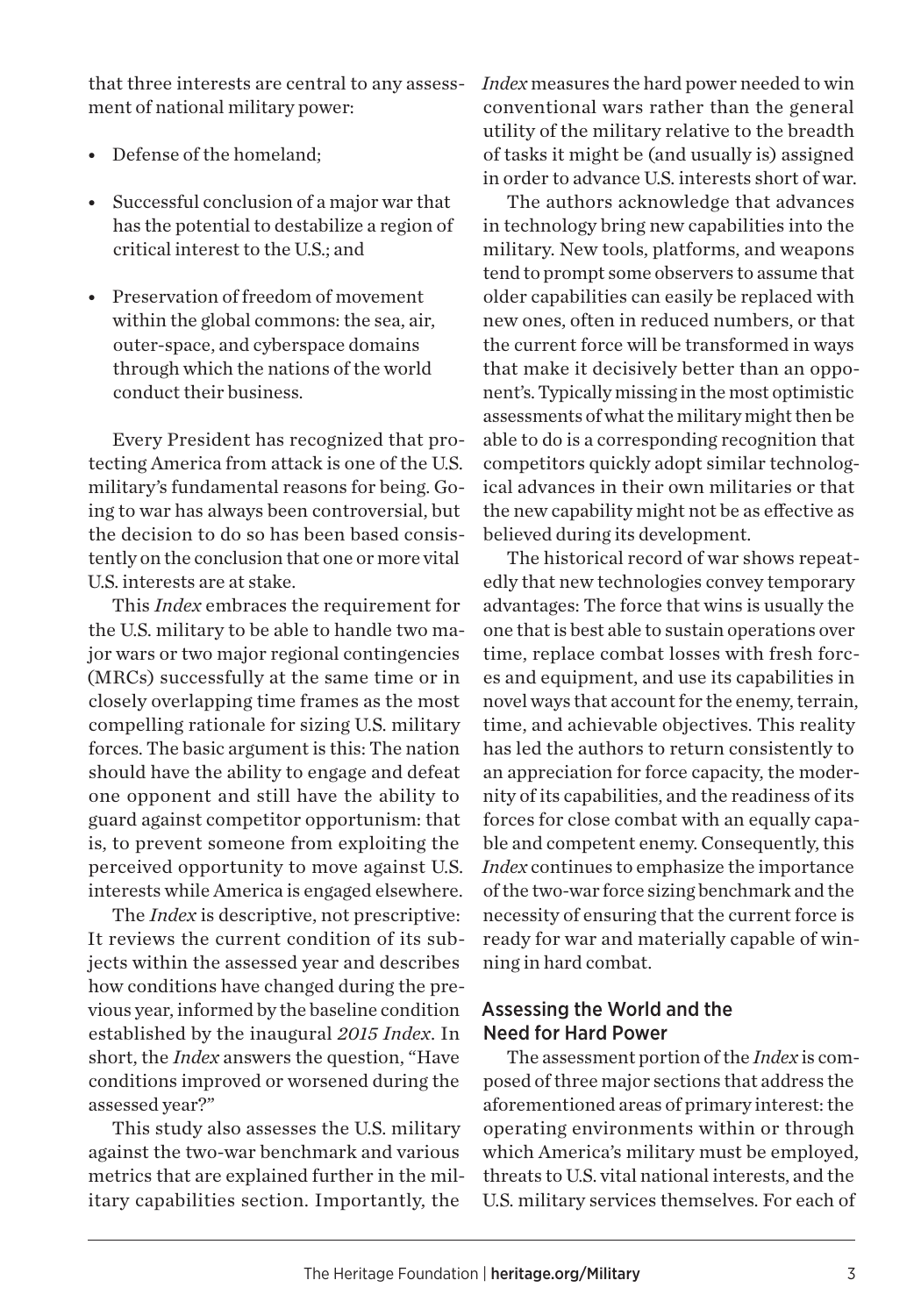these areas, the *Index* provides context, explaining why a given topic is addressed and how it relates to understanding the nature of America's hard-power requirements.

The authors of this study used a five-category scoring system that ranges from "very poor" to "excellent" or "very weak" to "very strong" as appropriate to each topic. This approach was selected as the best way to capture meaningful gradations while avoiding the appearance that a high level of precision was possible given the nature of the issues and the information that was publicly available.

Some factors are quantitative and lend themselves to discrete measurement; others are very qualitative in nature and can be assessed only through an informed understanding of the material that leads to an informed judgment call.

By themselves, purely quantitative measures tell only part of the story when it comes to the relevance, utility, and efectiveness of hard power. Using only quantitative metrics to assess military power or the nature of an operating environment can lead to misinformed conclusions. For example, the mere existence of a large fleet of very modern tanks has little to do with the efectiveness of the armored force in actual battle if the employment concept is irrelevant to modern armored warfare. (Imagine, for example, a battle in rugged mountains.) Also, experience and demonstrated proficiency are often so decisive in war that numerically smaller or qualitatively inferior but welltrained and experienced forces can defeat a larger or qualitatively superior adversary that is inept or poorly led.

The world is still very much a qualitative place, however digital and quantitative it has become thanks to the explosion of advanced technologies, and judgment calls have to be made in the absence of certainty. We strive to be as objective and evenhanded as possible in our approach and as transparent as possible in our methodology and sources of information so that readers can understand why we reached the conclusions we reached—and perhaps reach their own as well. The result will be a more informed debate about what the United States needs in terms of military capabilities to deal with the world as it is. A detailed discussion of scoring is provided in each assessment section.

In our assessment, we begin with the operating environment because it provides the geostrategic stage upon which the U.S. attends to its interests: the various states that would play significant roles in any regional contingency; the terrain that enables or restricts military operations; the infrastructure—ports, airfields, roads, and rail networks (or lack thereof )—on which U.S. forces would depend; and the types of its linkages and relationships with a region and major actors within it that cause the U.S. to have interests in the area or that facilitate effective operations. Major actors within each region are identified, described, and assessed in terms of alliances, political stability, the presence of U.S. military forces and relationships, and the maturity of critical infrastructure.

Our assessment focuses on three key regions—Europe, the Middle East, and Asia because of their importance relative to U.S. vital security, economic, and diplomatic interests. This does *not* mean that we view Latin America and Africa as unimportant. It means only that the security challenges within these regions do not currently rise to the level of direct threats to America's vital interests as we have defined them. We addressed their condition in the *2015 Index* and will provide updated assessments when circumstances make such reassessments necessary.

Next is a discussion of threats to U.S. vital interests. Here we identify the countries and non-state actors that pose the greatest current or potential threats to U.S. vital interests based on two overarching factors: behavior and capability. We accept the classic definition of "threat" as a combination of intent and capability, but while capability has attributes that can be quantified, intent is difficult to measure. We concluded that "observed behavior" serves as a reasonable surrogate for intent because it is the clearest manifestation of intent.

We based our selection of threat countries and non-state actors on their historical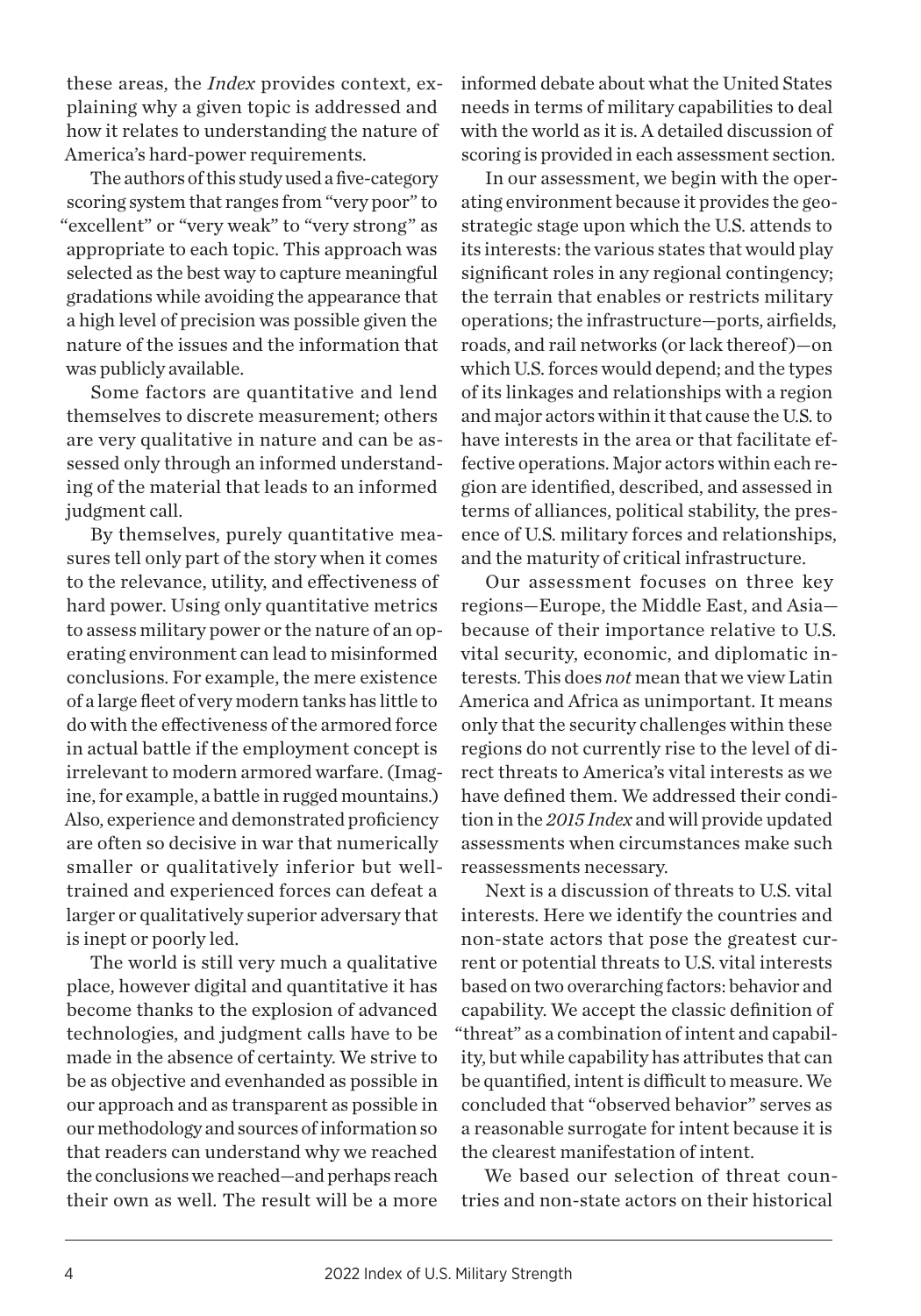behavior and explicit policies or formal statements vis-à-vis U.S. interests, scoring them in two areas: the degree of provocative behavior that they exhibited during the year and their ability to pose a credible threat to U.S. interests regardless of intent. For example, a state full of bluster but with only a moderate ability to act accordingly poses a lesser threat, and a state that has great capabilities and a pattern of bellicose behavior that is opposed to U.S. interests still warrants attention even if it is relatively quiet in a given year. The combination of behavior and ability to pose a credible threat eliminates most smaller terrorist, insurgent, and criminal groups and many problematic states because they do not have the ability to challenge America's vital national interests.

Finally, we address the status of U.S. military power in three areas: capability (or modernity), capacity, and readiness.

- Do U.S. forces possess operational capabilities that are relevant to modern warfare?
- Can they defeat the military forces of an opposing country?
- Do they have a sufficient amount of such capabilities?
- Is the force sufficiently trained to win in combat, and is its equipment materially ready?

All of these are fundamental to success even if they are not de facto determinants of success (something we explain further in the section). We also address the condition of the United States' nuclear weapons capability, assessing it in areas that are unique to this military component and critical to understanding its real-world viability and efectiveness as a strategic deterrent, and provide a descriptive overview of current U.S. missile defense capabilities and challenges.

The *Index* provides our first assessment of the U.S. Space Force, the newest of the military services, noting its success in consolidating the

space-specific resources and missions of the other services without any decrement in support to the force. We continue to defer assessing U.S. cyber capabilities. There are no viable metrics at this point by which to measure the capacity, capability, or readiness of U.S. Cyber Command, its constituent service components, and elements of the government that contribute to activities in the cyber domain, and it is not yet clear how one would assess its role in contributing to "hard combat power," which is the focus of this publication.

### Topical Essays

Since January 2018, when then-Secretary of Defense James N. Mattis released the 2018 NDS, the military establishment has focused its eforts on the NDS's major theme: a return to great-power competition. Secretary Mattis noted that a quarter of a century after the Soviet Union had collapsed and 17 years after the terrorist attacks of September 11, 2001, world events had brought the United States back into direct, long-term competition with major powers—China and Russia in particular.

Unfortunately, spending on the military has not kept pace with inflation, much less the increased rates above inflation that Secretary Mattis, among others, have said are needed to rebuild U.S. forces exhausted by (now) 20 years of continuous operations so that they might be ready for the next major conflict. When queried about the potential efect of less-thandesired levels of funding, military officials will often say that the military will have to operate at increased risk, but few attempt to define exactly what risk means in the context of great-power competition or America's ability to defend its interests.

This question provides the theme for the essays in this edition of the *Index*. Our essayists address risk within the context of great-power competition and its implications for the United States from various perspectives.

• The U.S. military must always balance demands that compete for resources and attention as it assesses how much it needs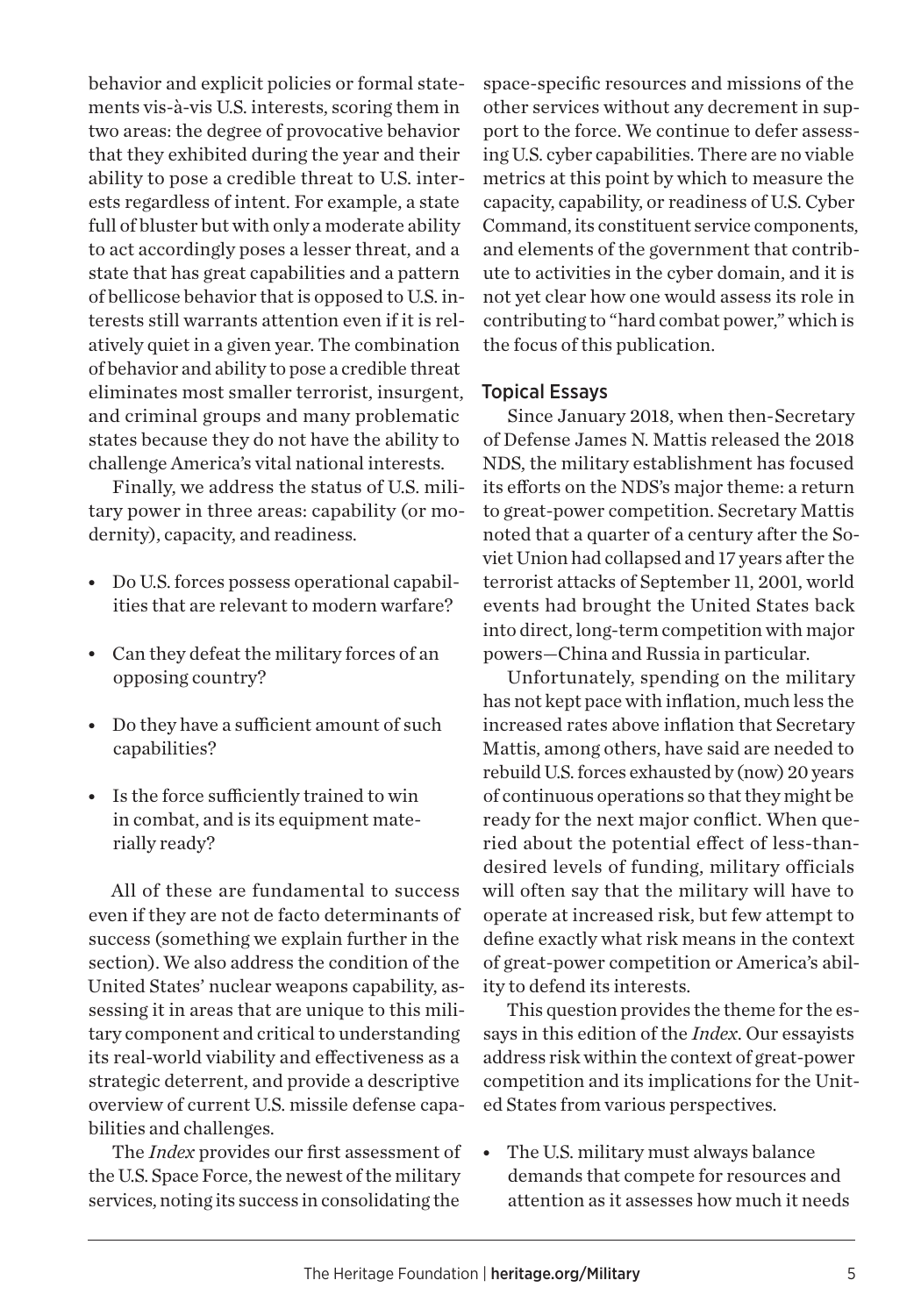in forces, as well as what types of forces it needs, to deal with current challenges while also looking ahead to future challenges. It must also account for how the use of the forces it has today afects what it will have tomorrow. Lieutenant General David A. Deptula, USAF (Ret.), addresses how we should understand risk in this context in "Managing Risk in Force Planning."

- Dr. Sarah Kirchberger shoulders the task of addressing risk as it relates to the challenge of dealing with China, the most profound, multifaceted, and capable competitor the U.S. has faced since the Soviet Union. In "Understanding Risk in the Great Competition with China," she illuminates how China's behavior, capabilities, investments, and intentions frame risk as a factor in U.S. defense planning.
- In "What We Risk If We Fail to Fully Modernize the U.S. Nuclear Deterrent," Rebeccah L. Heinrichs explains how U.S. investment—or lack of investment—in the nuclear enterprise strengthens or weakens America's interests in nonproliferation and deterrence, as well as allies' and competitors' perceptions of U.S. capabilities.
- Finally, concerns about changes in the Earth's climate have been raised for decades, but the topic and its implications for national security, especially as it relates to the U.S. military, have received increased attention over the past 20 years or so. Dr. Rebecca Grant, in "How Prioritizing Climate Change Could Weaken America's Military," looks into the nature of the debate and the efect it has on the military through the lens of risk: what risks the country may be running if it expects the military to do specific things related to a changing climate but does not account for this in funding and proper equipping and fails to appreciate the

degree to which such a course of action might afect the ability of the military to prepare for war.

## Scoring U.S. Military Strength Relative to Vital National Interests

The purpose of this *Index* is to make the national debate about defense capabilities better informed by assessing the U.S. military's ability to defend against current threats to U.S. vital national interests within the context of the world as it is. Each of the elements can change from year to year: the stability of regions and access to them by America's military forces; the various threats as they improve or lose capabilities and change their behavior; and the United States' armed forces themselves as they adjust to evolving fiscal realities and attempt to balance readiness, capacity (size and quantity), and capability (how modern they are) in ways that enable them to carry out their assigned missions successfully.

Each region of the world has its own set of characteristics that include terrain; man-made infrastructure (roads, rail lines, ports, airfields, power grids, etc.); and states with which the United States has relationships. In each case, these factors combine to create an environment that is either favorable or problematic when it comes to the ability of U.S. forces to operate against threats in the region.

Various states and non-state actors within these regions possess the ability to threaten and have consistently behaved in ways that do threaten—America's interests. Fortunately for the U.S., these major threat actors are few in number and continue to be confined to three regions—Europe, the Middle East, and Asia thus enabling the U.S. (if it will do so) to focus its resources and efforts accordingly.

As for the condition of America's military services, they are still beset by aging equipment, shrinking numbers, rising costs, and problematic funding (which make their improvements in current readiness quite remarkable achievements). These four elements interact in ways that are difficult to measure in concrete terms and impossible